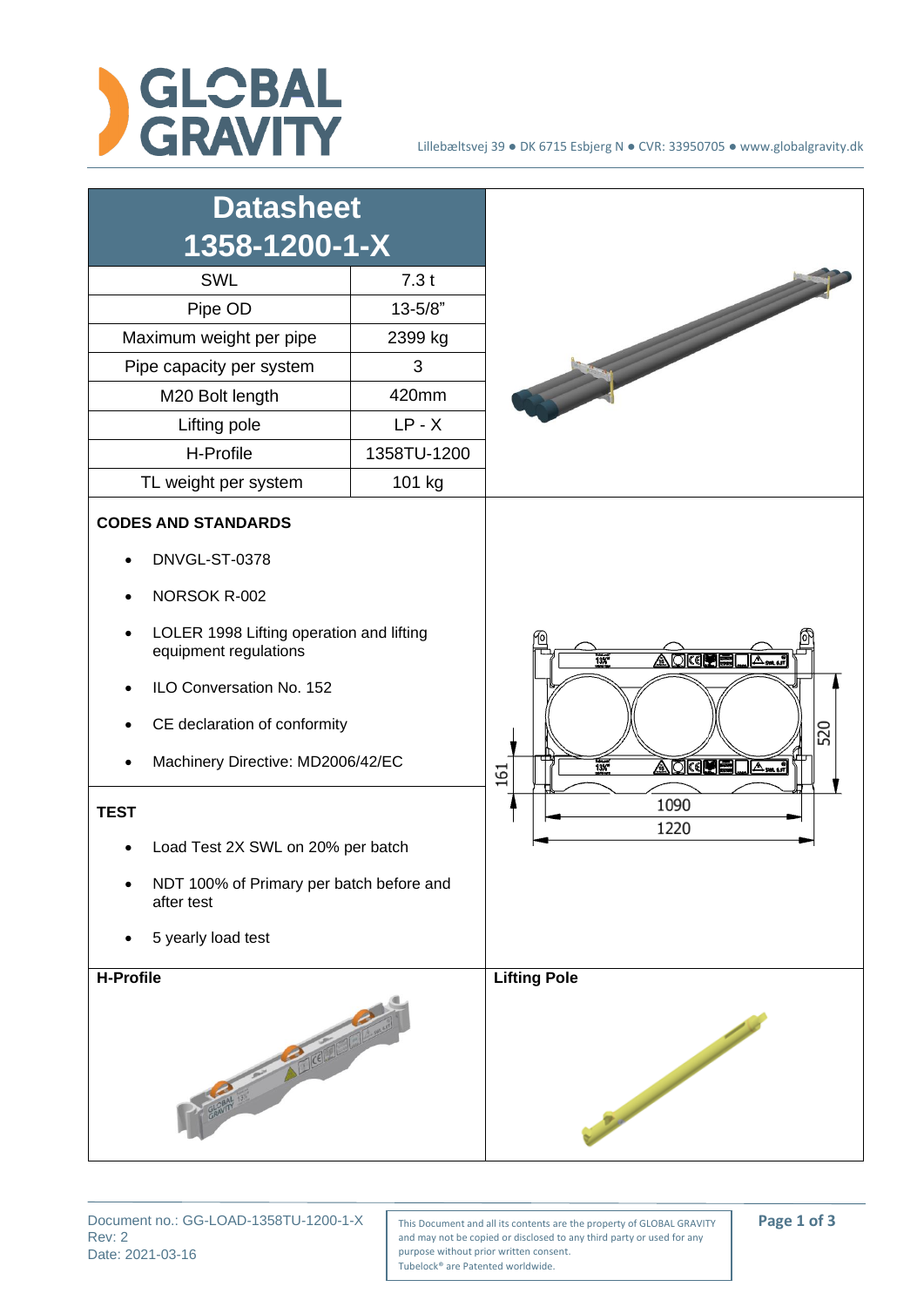

## Lillebæltsvej 39 ● DK 6715 Esbjerg N ● CVR: 33950705 ● www.globalgravity.dk



Rev: 2 Date: 2021-03-16

Document no.: GG-LOAD-1358TU-1200-1-X | This Document and all its contents are the property of GLOBAL GRAVITY | **Page 2 of 3** and may not be copied or disclosed to any third party or used for any purpose without prior written consent. Tubelock® are Patented worldwide.